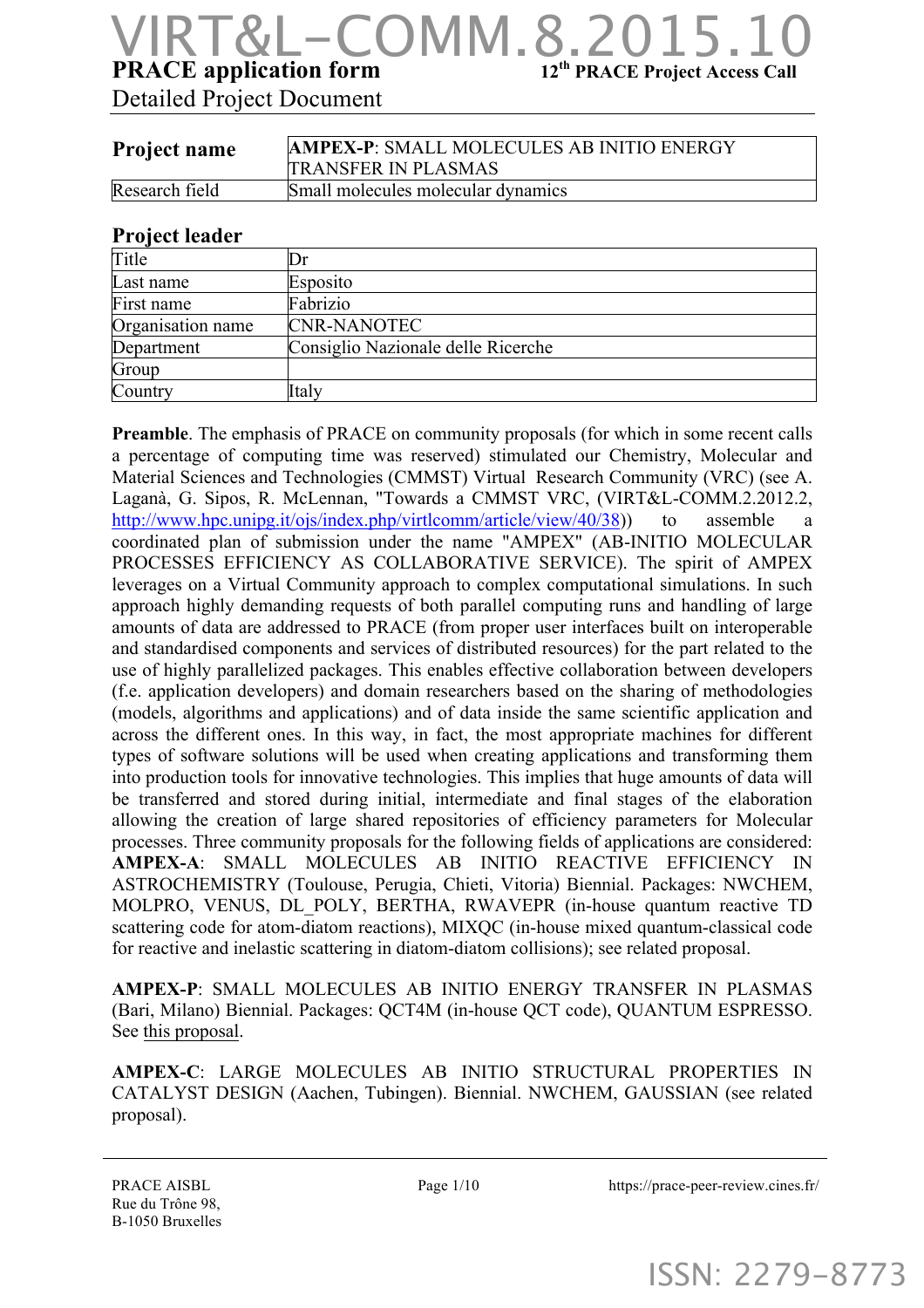### **PRACE application form** 12<sup>th</sup> **PRACE Project Access Call** Detailed Project Document &L-COMM.8.2015.1

#### **Research Project**

Plasma phenomena in non-equilibrium conditions are currently actively studied due to their wide use in technological applications, such as plasma etching, plasma deposition, material plasma treatment, gas lasers, negative and positive ion-beam sources. Modelling is very helpful in the study of plasma [1], because of its ability to reveal details impossible or very difficult to access in the experimental approach. Low gas temperature plasma phenomena in non-equilibrium conditions are theoretically studied by means of coupled kinetic Boltzmann transport equations (BTE) for the different components of the plasma system: electrons, ions, atoms and molecules. To solve BTE, deterministic (state-to-state molecular dynamics) and stochastic methods such as DSMC (Direct Simulation Monte Carlo) and PIC (Particle-in-Cell) are the different approaches used. Both are based on the knowledge of particle-particle interaction potentials or cross sections for collisional events in bulk and on boundaries.

DSMC is the standard simulation method for the non-equilibrium dilute gas flows met in high altitude hypersonic flight or gas microflows. It is based on the dynamics of binary molecular encounters. Due to the high computational cost of the method, molecular collisions are traditionally dealt with by phenomenological models, or by using pre-calculated cross sections. The availability of accurate potential energy surfaces (PES) makes it possible to develop high-fidelity hybrid methods combining (Quantum-)Classical Trajectories with DSMC [2]. Typically pre-collision states are created by DSMC, while post-collision states are obtained by CT.

The PIC principles are applied in the Hall-effect thruster (HET) model [3]. Successful applications of HETs onboard numerous satellites on one side, and the high power electric propulsion interplanetary missions on the other side, are stimulating interest for this kind of aerospace propulsor. The challenge nowadays is to increase its power, but the fundamental physical mechanisms on which HET is based are not completely clear, and this issue prevents any further improvement. For this reason a numerical study of high power HET is required. Also in this case the elementary processes data are the inputs of the HET model, which is based on the particle representation of plasma electrons and ions, tracked since their production by ionization, by emission from lateral surfaces and from cathode, till they reach lateral walls or anode/cathode.

Another tool of value is the fluctuation theory of plasma [4], which is an answer to open issues deriving from the difficulty of formulating adequate theoretical approaches and solving the related equations in special regimes. Particularly challenging is to study the spectral density of plasma fluctuations in the presence of neutrals and/or dust grains, and in this context the elementary processes become important. The simulation of realistic plasma environments can be greatly improved with this kind of studies; in particular, modifications in the spectra due to the presence of solid particulates have been proposed as a diagnostic of dust in laboratory and space plasmas. A better understanding of plasma correlations will also find applications in plasma source design (material processing, telecommunications), material design and nanotechnology (plasmonics).

Vibrational state-to-state kinetic models are required for a quantitative treatment of heat problems due to entering planetary atmospheres [5]. As input of the models, a large amount of detailed (ro)-vibrational transitions among the appropriate atomic/molecular species

Page 2/10 https://prace-peer-review.cines.fr/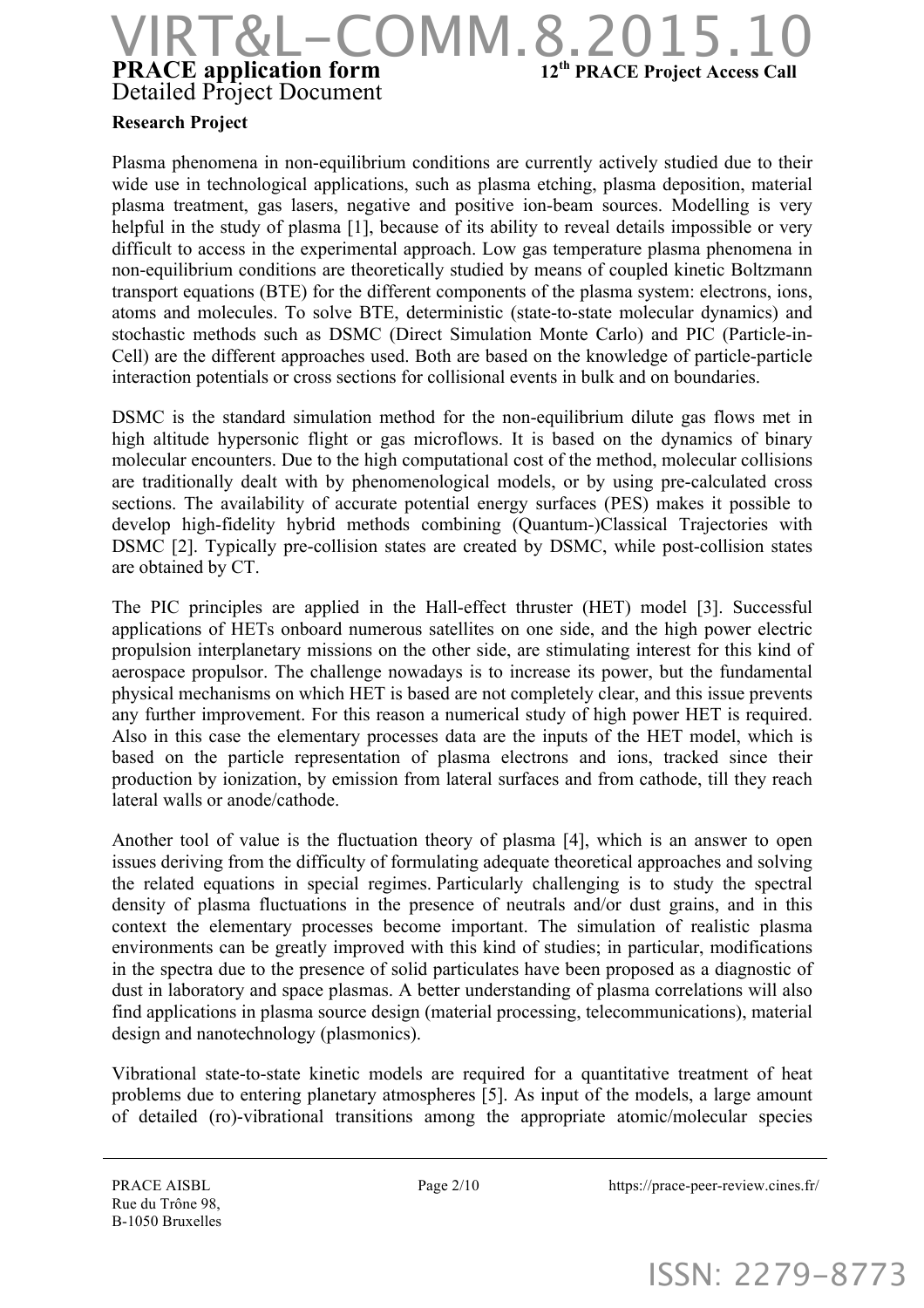### **PRACE application form** 12<sup>th</sup> **PRACE Project Access Call** Detailed Project Document COMM.8.2015

(containing N and O for Earth re-entry, C and O for Mars) and in interaction with spacecraft surface, is required. The state-to-state air species vibrational kinetics is also useful in the detailed study of atmospheric pollutants.

The models presented here need detailed data of vibration–vibration (V–V), vibration– translation (V–T) energy exchange processes and dissociation/recombination in molecular collisions, as well as the gas-surface interaction. The aim of the present proposal is to massively calculate this kind of elementary processes cross sections and probabilities to be used by mesoscale models in order to study fundamental phenomena and real scale device for observable quantities. Accurate plasma modelling requires at least the vibrational resolution of the molecular processes involved, but molecular rotation deeply modifies both vibrational energy exchange and dissociation, therefore it should be included at least in an approximate way. Among all the possible processes to consider, special attention is devoted to the atommolecule collisions, because of their efficiency in modifying the internal molecular state and in dissociating molecules, generally to a greater extent with respect to molecule-molecule collisions. The calculation of detailed dynamical data for atom-molecule collisions involving air species will be performed in this project. In particular the  $N+N_2$  collisional system will be treated in great detail, using some recent PESs [6,7]. The first one is highly accurate, but very time consuming, while the second one (derived from a 4-body PES) is computationally faster, but probably not as accurate as the first PES. Extensive detailed and accurate calculations and comparisons on both PESs have not been performed, while they would be obviously of great help for the numerous air species containing models. The processes to consider will be dissociation and vibrational energy transfer in the temperature range from 2000 to 20000K, considering virtually the whole rovibrational ladder (about 10000 states, treated with suited approximations). The dynamics will be studied by means of the quasiclassical trajectory method (QCT), that has shown both good accuracy and computational efficiency on massive calculations with this collisional system in the studies of the present proposal's project leader and collaborators [8,9,10]. Also the hybrid (OpenMP+MPI) QCT code "QCT4M" has been entirely written from scratch by the same author, with the specific goal of massive calculations for modelling (QCT for Modelling is the acronym). A complete, accurate and detailed database is expected from these calculations. This database can be used virtually in all the modelling research activities presented here. Comparisons with experimental results will be possible, with an accurate assessment of the PESs adopted.

Another goal of this proposal is the computational study of the catalytic properties of surfaces. This can be studied in a very detailed way by the Molecular Dynamics (MD) simulations that enable to describe at atomistic level the elementary processes due to the interaction of atomic and molecular gaseous species with solid surfaces. These processes include atomic and molecular adsorption, elastic and inelastic scattering, atom recombination and molecular dissociation. In detail, the study of graphene/substrate (like SiO2/Si) will be performed, due to the interest in electronics, as well as the study of the H and  $H<sub>2</sub>$  interactions with a surface of CsMo, for modelling of divertor in nuclear fusion devices. The study will be carried out using the semiclassical collisional method for heterogeneous reactions (see for example Refs [11-15]). The key role of complete study is represented by the determination of PES where the reaction occurs, that will be performed in the framework of the present project.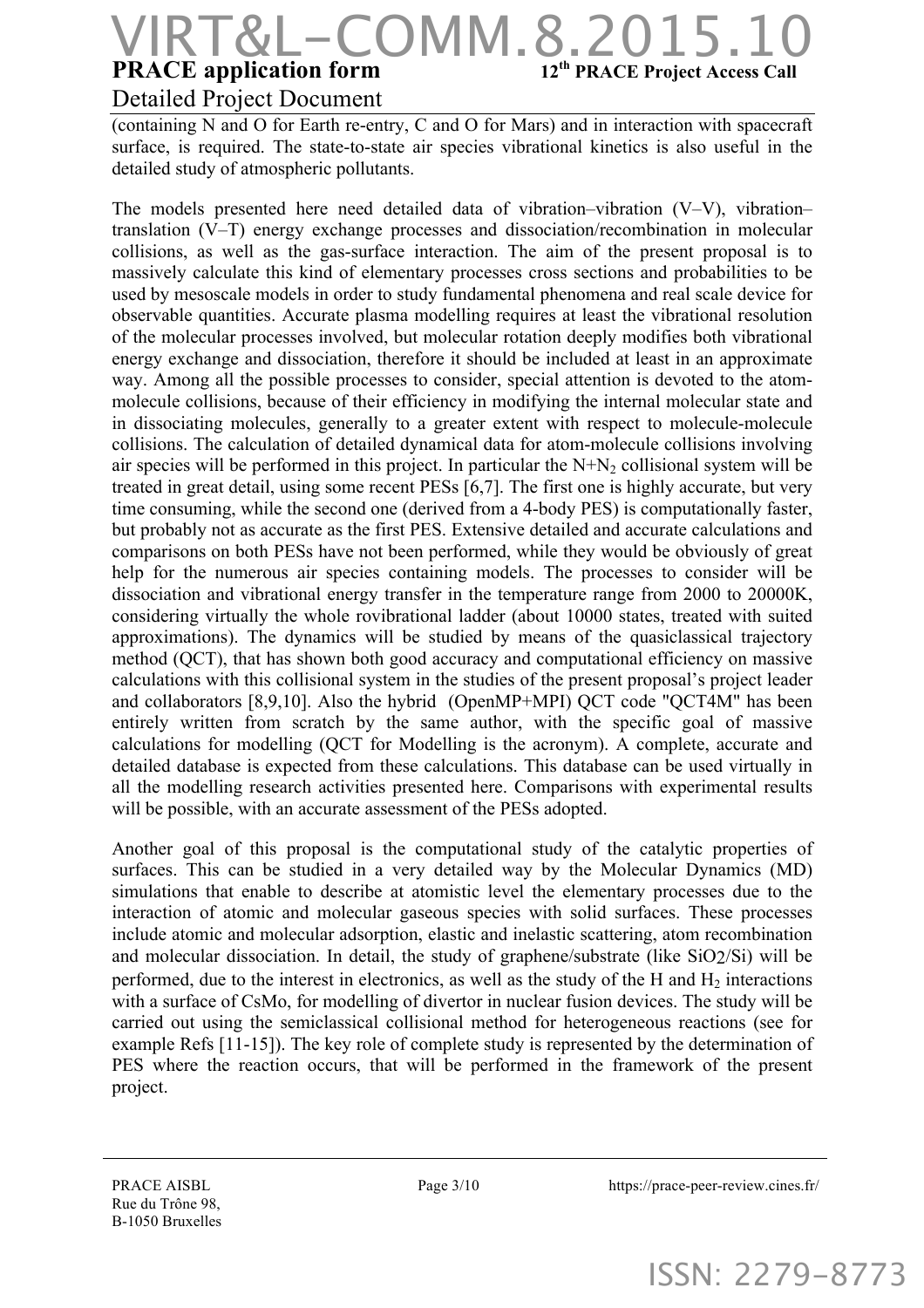### **PRACE application form** 12<sup>th</sup> **PRACE Project Access Call** Detailed Project Document  $-COMM.8.2015.10$

Two years are necessary to complete the present project. The reason is that the project is not only of computational nature. The partial results obtained will be compared with data of both experimental and theoretical origin (in this last case also from the past works of the project leader and his collaborators), and subsequent work will depend on the results of these comparisons. In the  $N+N_2$  case, the actual performances of two different PESs will be compared, stressing not simply the computational aspects but also the reliability of the final result. In fact, PESs are very often tested considering only a very low vibrational excitation, therefore it is not uncommon to find flaws when a complete study like the present one considers the whole rovibrational ladder. This is also the reason for using more than one PES in this work. Concerning the surface interactions, the first year will be devoted to obtaining the PES for O,O2 on graphene/substrate, while at the beginning of second year the obtained PES will be tested in MD code and possibly some modifications or re-parametrization will be necessary. At the same time the building up of the PES for the second system will be started.

#### **Resources Management**

Concerning QCT atom-molecule collisions, the project will start with some preliminary calculations to optimize the PES codes (not specifically written for OpenMP treatment) and to fix the fundamental parameters of the calculation (discretization of impact parameter and collision energy, numerical accuracy compatible with reasonable computing time, maximum interaction range, etc.). Then a thorough evaluation of the two PESs [6,7] will be necessary, in order to select the optimum compromise between accuracy and computational speed for the massive calculations. Finally, the complete set of dynamical data will be calculated using only one of the two PESs.

Concerning surface interaction, the first three months will be devoted to the optimization of cluster or slab surface models considered. The next nine months will be devoted to determining the points as a function of the distance from the surface and as a function of the interatomic distance (in the case of the molecule), for at least two sites of incidence on the surface. These points, by means of a fitting procedure, will allow defining the PES to be used in the study of reaction dynamics. The same procedure will be followed in the second year to determine the PES for the other considered system.

| Months                             | $1 - 3$ | $4 - 6$ | $7-9$ | $10 - 12$ | $13 - 15$ | $16 - 18$ | $19 - 21$ | $22 - 24$ |
|------------------------------------|---------|---------|-------|-----------|-----------|-----------|-----------|-----------|
| $N+N_2$<br>parameters              |         |         |       |           |           |           |           |           |
| (PES)<br>$N+N_2$<br>assessment)    |         |         |       |           |           |           |           |           |
| $N+N_2$ (complete<br>calculations) |         |         |       |           |           |           |           |           |
| $O_2$ /graphene-<br>substrate      |         |         |       |           |           |           |           |           |
| $H,H_2/CsMo$                       |         |         |       |           |           |           |           |           |

Page 4/10 https://prace-peer-review.cines.fr/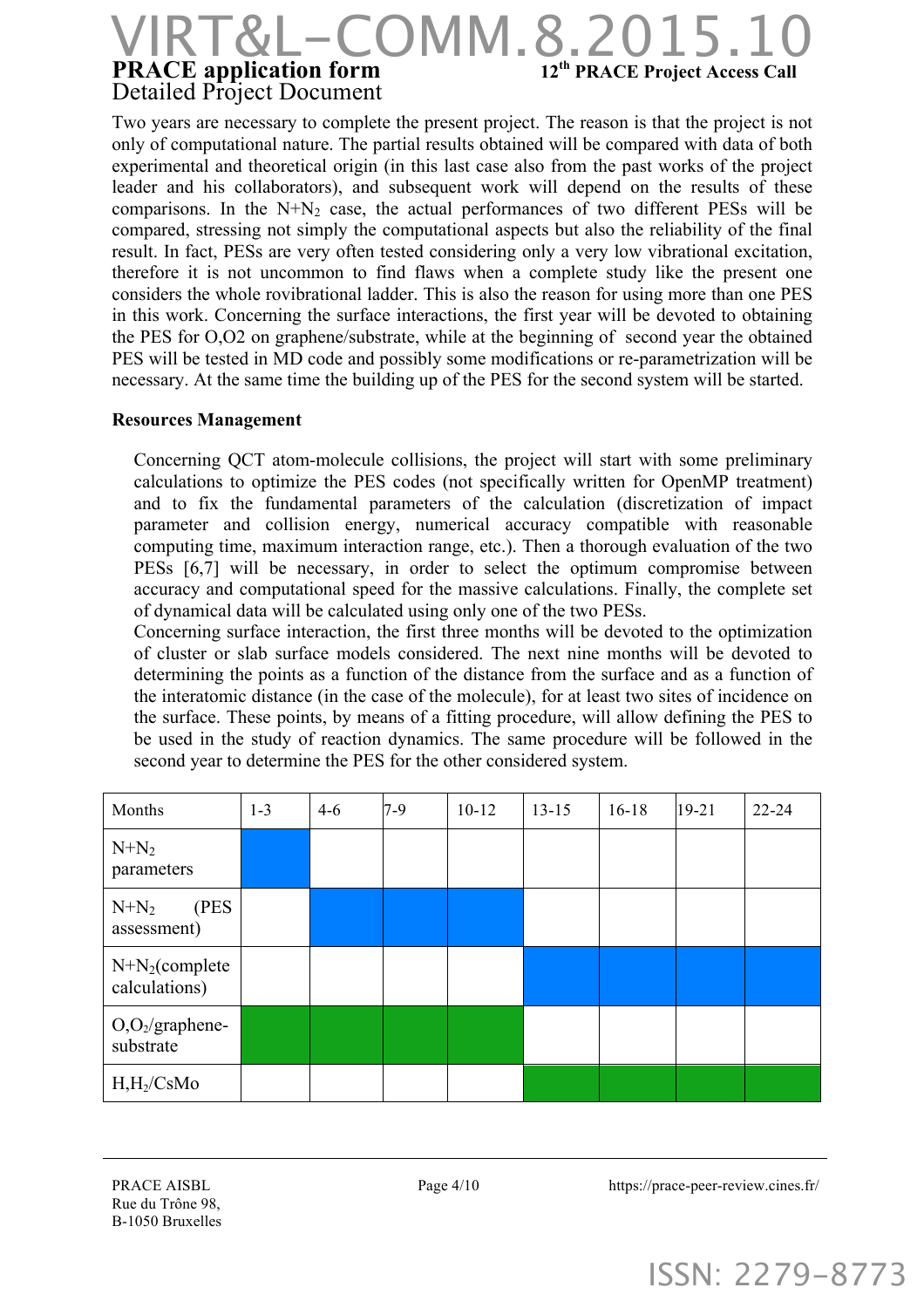### **PRACE application form** 12<sup>th</sup> **PRACE Project Access Call** Detailed Project Document OMM.8

Numerical methods (1 page)

The numerical method for quasiclassical trajectories has been written from scratch by the project leader [16], and then improved over the years by adding some computational capabilities, such as distribution over a wide computational grid and MPI parallelism. The last recent improvement has been the use of OpenMP threads in the MPI code, in order to fully exploit the power of the Fermi machine [17]. Batches of trajectories are distributed on the Fermi nodes by MPI calls, while each trajectory in the batch is computed by a single thread on the physical 16-core chip in the node. Some work is generally necessary in order to make the PES code thread-safe. The computational result, reported in the speedup evaluation section, is quite appreciable. Each trajectory step is accurately checked with a double integration with two different time steps. This allows the use of an adaptive time step, which in turn allows to reach the best compromise between accuracy and computational speed. This is particularly important for reacting chemical species having a metastable three-body state in the strong coupling region, as the case of  $N+N_2$  using all the recent PESs. The calculation of cross sections instead of the more common rate coefficients makes things a bit harder: the discretization of collision energy is an issue in particular for processes with a threshold, considering that in a massive calculation it is difficult and/or inefficient to specialize the parameters for each transition. Increasing the number of discretization points is not recommendable, because of the inefficient calculations in energy regions where the trend is smooth. A solution has been proposed in [18], with a continuous distribution of collision energy of trajectories and a special interpolation by a polygonal based on a feature extraction procedure. In that case all the relevant features of the cross section are correctly extracted, with a computational load comparable to a quite coarse-grained discretization. Some experiments in this sense will be done in the first part of the project, because of the practical importance of the topic for massive calculations.

Quantum Espresso is a suite of computer codes for electronic-structure calculations and materials modelling, based on density-functional theory, plane waves, and pseudopotentials. It contains the two different core packages PWSCF (Plane-Wave Self-Consistent Field) and CP (Car-Parrinello) for the calculation of electronic-structure properties within Density-Functional Theory (DFT), using a Plane-Wave (PW) basis set and pseudopotentials. In this proposal we will use PWSCF package.

#### **Explain why this project needs to run on a Tier-0 system**

Scalability tests have been performed during past ISCRA-C projects on the QCT4M (Quasi-Classical Trajectories for Modelling) in-house software. Results of recent tests are shown below. The system used for tests is very near to the exact object of the proposal. In fact,  $N+N_2(v=40,j=80)$  collisions have been computed on the faster of the two possible PESs proposed here [7]. The amount of resources required by this project is estimated in the last section of the present document, and together with the high efficiency shown here fully justify the choice of a Tier-0 system.

| $#$ Fermi nodes | absolute timing (s) | speedup |
|-----------------|---------------------|---------|
|                 | 6036.37             | .0000   |
|                 | 3017.44             | 2.0004  |

PRACE AISBL Rue du Trône 98, B-1050 Bruxelles Page 5/10 https://prace-peer-review.cines.fr/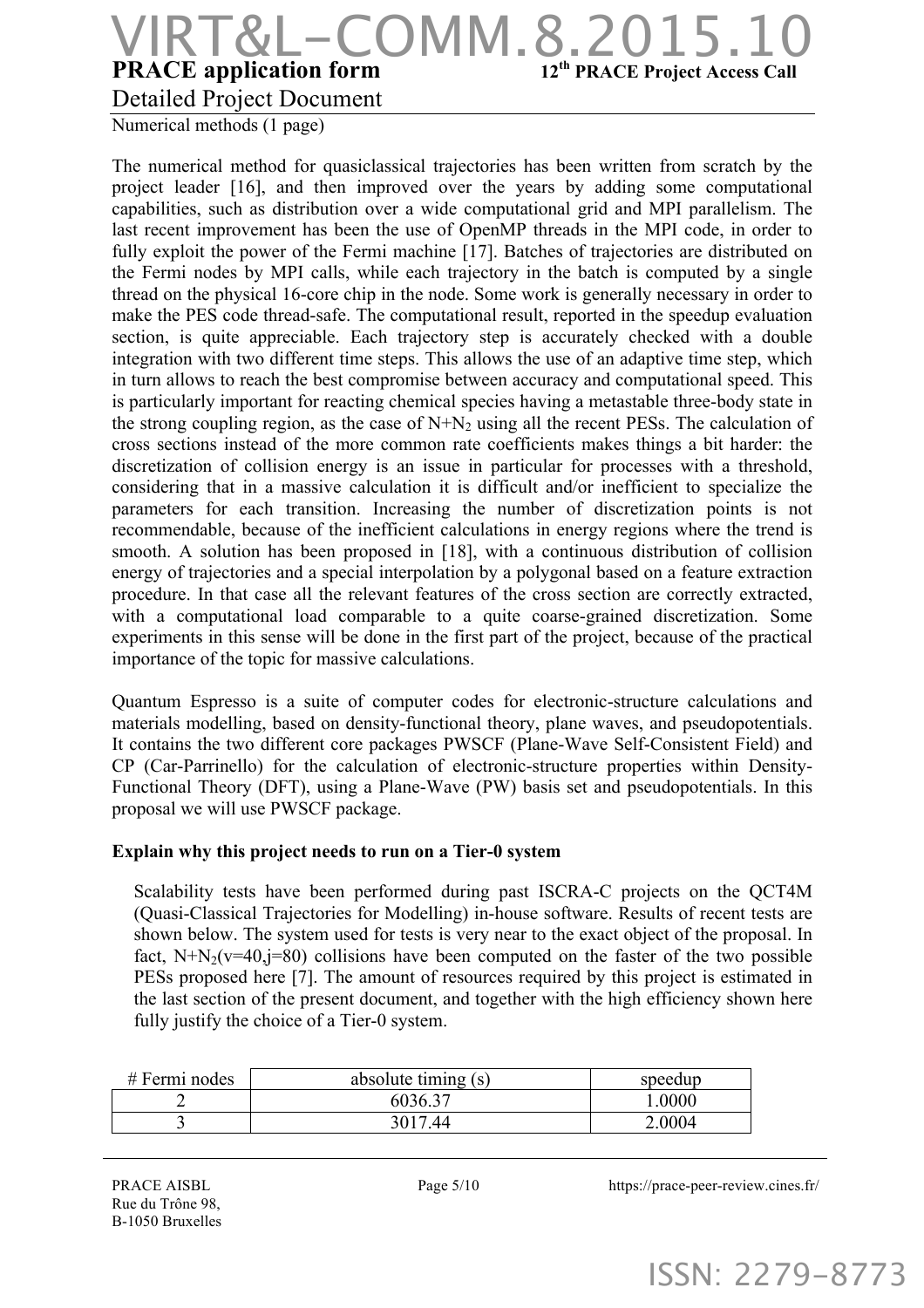### **PRACE application form** 12<sup>th</sup> **PRACE Project Access Call** Detailed Project Document  $COMM.8.2$

|      | 2017.8 | 2.9915  |
|------|--------|---------|
| 8    | 865.68 | 6.9730  |
| 16   | 405.92 | 14.8708 |
| 32   | 200.27 | 30.1411 |
| 64   | 95.49  | 63.21   |
| 128  | 47.33  | 127.53  |
| 256  | 23.64  | 255.34  |
| 512  | 11.89  | 507.68  |
| 1024 | 6.06   | 996.10  |

Tab.1. QCT4M speedup as a function of the number of nodes (each node has 16 cores)



Fig.1.On the left panel: speedup obtained with the QCT4M quasiclassical code on the Fermi machine, using 64 threads, as a function of the number of nodes used (each node has 16 physical cores). On the right panel: speedup obtained with the same sw using 64 nodes (1024 cores) and an increasing number of threads. Over 16 threads the computational gain slows down, because of the thread concurrency on 16 physical cores, anyway the speedup is more than twice passing from 16 to 64 threads, at no cost.

| $#$ threads | absolute timing (s) | speedup |
|-------------|---------------------|---------|
|             | 3553.45             | 1.00    |
|             | 1714.29             | 2.07    |
|             | 798.59              | 4.45    |
|             | 396.97              | 8.95    |
| 16          | 200.63              | 17.71   |
| 32          | 137.82              | 25.78   |
| 54          | 95.49               | 37.21   |

Tab.2. QCT4M speedup as a function of the thread number (with 64 nodes).

Quantum Expresso (QE) code is designed to exploit the highly structured hardware hierarchy of modern supercomputers with very good performances. Obviously, the size and nature of the specific application set natural limits to the maximum number of processors for which the performances of the various codes are expected to scale. Simulations on systems containing a few hundred atoms, as in the object of this proposal, are now quite standard, and excellent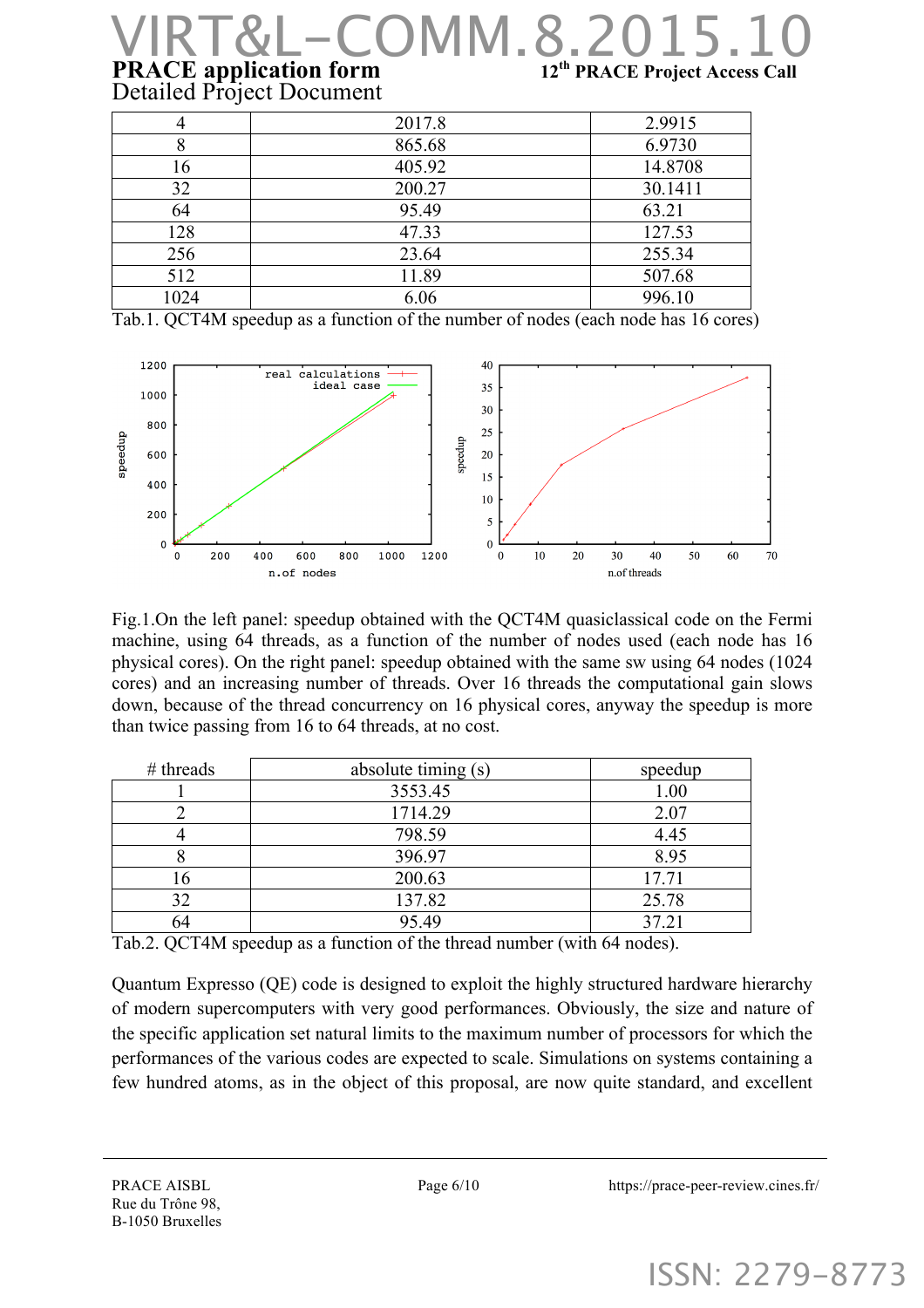### **PRACE application form** 12<sup>th</sup> **PRACE Project Access Call** Detailed Project Document **S.MMC**

scalability up to 4800 processors has been demonstrated by the code authors [15]. An example of scalability is reported in the following figure:



Fig.2. Scalability for medium-size calculations (CP code). Speedup with respect to 32 processors (right panel) as a function of the number of processors and for different numbers  $n<sub>task</sub>$  of task groups, on an IBM BlueGene/P (BG/P) and on an SGI Altix. The system is a fragment of an Aβ-peptide in water containing 838 atoms and 2311 electrons in a 22.1  $\times$  22.9  $\times$  19.9 °A3 cell, ultrasoft pseudopotentials, G point, 25 and 250 Ry cutoff for the orbitals and the charge density respectively [15].

On the Fermi machine the QE code shows a good scalability up to 65536 cores for a CP molecular dynamics calculation of a large system containing 1532 atoms.

#### **Describe your experience of using HPC resources in the past and how you will manage using a Tier-0 system. What other experience do you and your team bring to this project?**

Some experience about HPC resources has been gained by the project leader during his HPC Europa2 project in collaboration with Prof. Dmitri Sokolovski and Dr. Dario De Fazio at the University of Pais Vasco in Bilbao (Spain), during the last months of 2012. The title of the project is: "Classical and quantum complementarity in atom-diatom cross section calculations for plasma chemistry modeling". The MareNostrum as well as the Fermi machines were used during that project. The scope was to compare different approaches to reaction scattering of light species of astrochemical interest, with the goal of studying the computational feasibility of a complete rovibrational database in a collision energy range from ultracold to more than 10000K, necessary for astrochemical simulations. During that project the initial very simple parallel version of the QCT4M has been largely improved and adapted for a highly parallel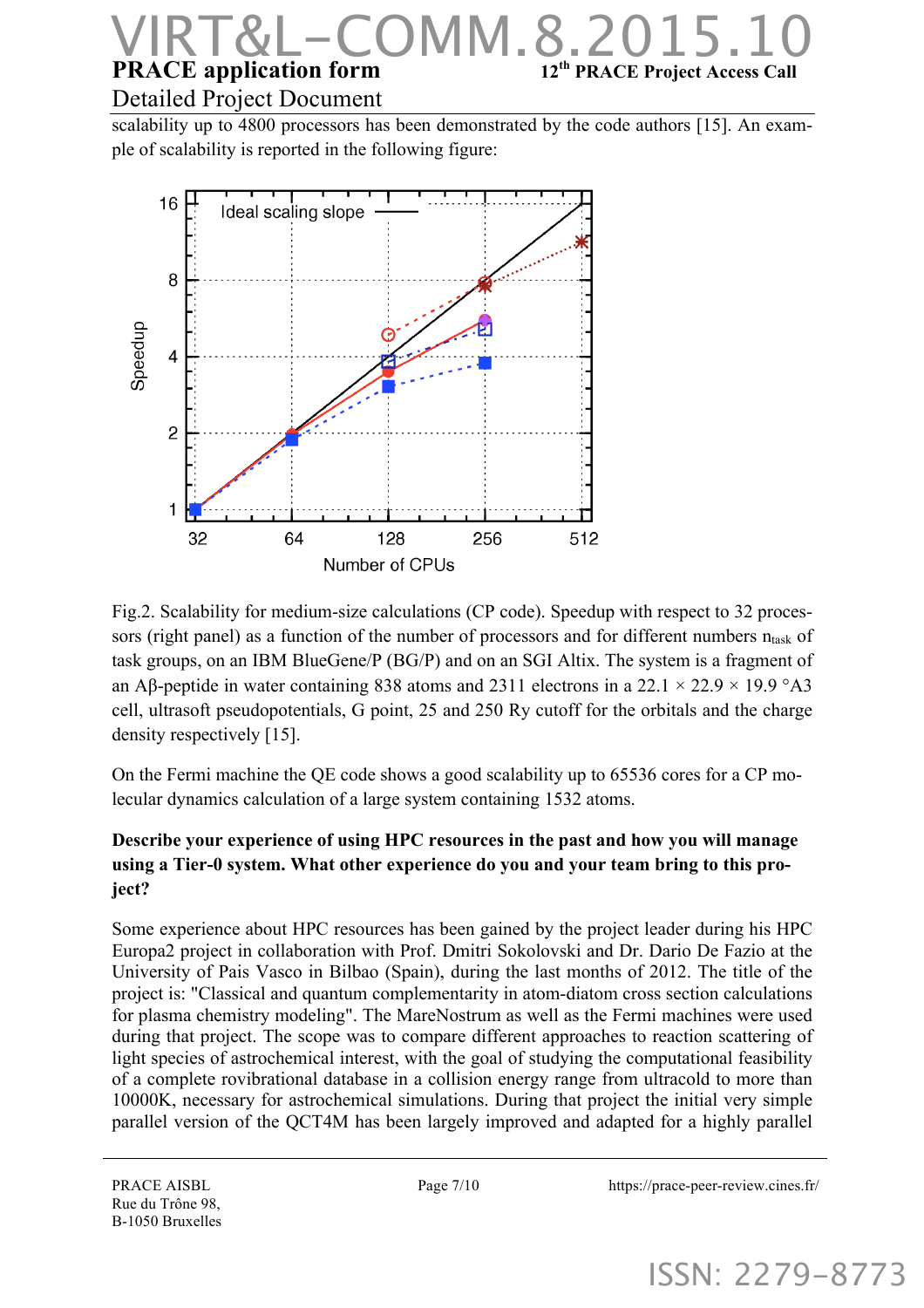### **PRACE application form** 12<sup>th</sup> **PRACE Project Access Call** Detailed Project Document  $COMM.8.$

machine. The result of the comparison with very accurate quantum mechanical (QM) calculations on the same PES and machine has revealed a great accuracy and computational advantage of the quasiclassical code starting from collision energies as low as 0.1eV, where exact QM calculations start becoming very time consuming. This work gives strong support to the idea of using in a complementary way exact QM and QCT, in order to assemble complete databases in very large collision energy ranges.

In two subsequent ISCRA-C projects at CINECA [17] the OCT4M code has been refined by the project leader by using OpenMP threads. The final result is a hybrid code that distributes batches of trajectories to Fermi nodes using MPI calls, while trajectories in the batch are dynamically distributed among local threads in the node, with a clear gain visible in the speedup section of this document. This current version of the code has been tested against very accurate QM calculations for a light system, with excellent results that will be published on J.Phys.Chem. [19].

In the last years we performed calculations with Quantum Espresso on CINECA machines through different ISCRA calls. The first one was IsC10 MetInZeo in which we started the study on C-H bond breaking in the CH<sub>4</sub> interacting with ZSM-5zeolite. The study was continued by IsC17 MetZeo2 and in the last year by IsC29 USDinZeO, through which we obtained interesting results [14]. It was necessary to participate in three different calls because of the need for many calculations to characterize the reaction and the large number of electrons in the system.

#### **Justify the number of core hours requested.**

In the test runs presented in the scaling section of this document the statistical error on dissociation cross section is barely acceptable, a value *at least* five times larger of trajectories should used for massive production. Moreover, just 10 values of collision energies in the range 0.1-10 eV have been selected, a value largely insufficient for final results (at least 200 values are required in a range of 20 eV, or an equivalent continuous distribution).

| Run type                    | $#$ Runs | #         | Walltime/Step | # CPU cores | Total core hours/Type |
|-----------------------------|----------|-----------|---------------|-------------|-----------------------|
|                             |          | Steps/Run |               |             | Run                   |
| $N+N2$                      | 200      |           | 0.5           | 1024        | 102400                |
| parameters                  |          |           |               |             |                       |
| $N+N2$                      | 70       |           | 24            | 4096        | 6881280               |
| assessment                  |          |           |               |             |                       |
| $N+N2$ complete             | 20       |           | 24            | 16384       | 7864320               |
| calc.                       |          |           |               |             |                       |
| opt-struct                  | 10       | 100       | 0.05          | 1024        | 51200                 |
| O,O2 graphene-              |          |           |               |             |                       |
| substrate                   |          |           |               |             |                       |
| iec                         | 2000     | 30        | 0.10          | 1024        | 6144000               |
| O,O2 graphene-<br>substrate |          |           |               |             |                       |
| opt-struct                  | 10       | 100       | 0.05          | 1024        | 51200                 |
| H,H2 CsMo                   |          |           |               |             |                       |
| iec                         | 2000     | 30        | 0.10          | 1024        | 6144000               |
| H,H2 CsMo                   |          |           |               |             |                       |
|                             |          |           |               |             | TOTAL 27238400        |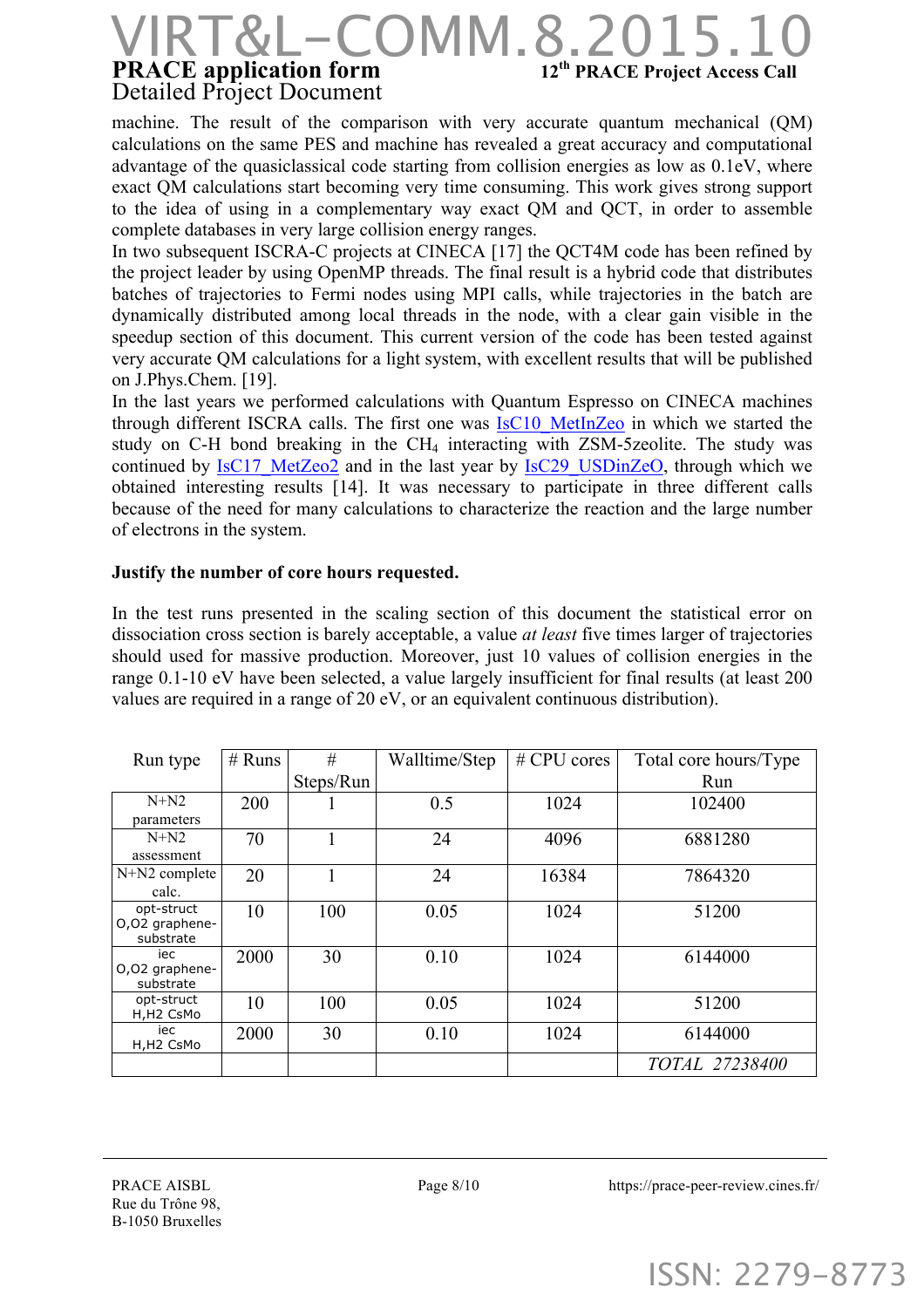# **PRACE application form** 12<sup>th</sup> **PRACE Project Access Call** VIRT&L-COMM.8.2015.10

#### Detailed Project Document

These test runs refer to just one initial state of the  $N_2$  molecule: about 10000 rovibrational states should be considered, at least in an approximate way (one in 15, at least, in order to reliably reconstruct the whole set by interpolation).

Considering the computational time required by the tests, a minimum requirement of 2 million core hours are needed for one approximately complete rovibrational scan using the faster PES [7]. The other PES [6] is approximately one order of magnitude slower, and some experiments will be done to choose the most convenient PES to adopt for massive calculations. As a consequence a value of about 7 millions core hours in the first year and 8 millions in the second year will be sufficient.

Quantum Espresso runs will be of two types: 1) structure optimization (**opt-struct**) for clusters and slabs used as surface models; 2) interaction energy calculations (**iec**) for each considered configuration of gas-phase species and different sites on the surface. In particular, point 1) requires up to 100 points depending on the considered site while iec calculations imply the determination of minimum energy for each distance from the surface and in the case of molecule for each value of interatomic distance.

#### **References**

[1] M. Capitelli, R. Celiberto, G. Colonna, G. D'Ammando, O. De Pascale, P. Diomede, F. Esposito, C. Gorse, A. Laricchiuta, S. Longo, L. D. Pietanza and F. Taccogna, Plasma Physics and Controlled Fusion **53**, 124007 (2011).

[2] D. Bruno, A. Frezzotti and G. P. Ghiroldi, Phys. Fluids **27**, 057101 (2015)

[3] P. Tolias, S. Ratynskaia, A. Panarese, S. Longo and U. de Angelis, Journal of Plasma Physics 81, 905810314 (2015).

[4] F. Taccogna, P. Minelli, M. Capitelli, S. Longo, "Physics of Hall-effect thruster by particle model", AIP conference proceedings, 1501, 1390-1399, (2012)

[5] I. Armenise, F. Esposito, and M. Capitelli, Chem.Phys. **336**, 83 (2007).

[6] B.R.L. Galvão and A.J.C. Varandas, J.Phys.Chem.A **113**, 14424 (2009).

[7] J.D. Bender, P. Valentini, I. Nompelis, Y. Paukku, Z. Varga, D.G. Truhlar, T. Schwartzentruber, and G.V. Candler, J.Chem.Phys. **143**, 054304 (2015).

[8] F. Esposito, I. Armenise, and M. Capitelli, Chemical Physics **331**, 1 (2006).

[9] F. Esposito and M. Capitelli, Chem.Phys.Lett. **418**, 581 (2006).

[10] I. Wysong, S. Gimelshein, N. Gimelshein, W. McKeon, and F. Esposito, Physics of Fluids **24**, 042002 (2012).

[11] M. Rutigliano, C. Zazza, N. Sanna, A. Pieretti, G. Mancini, V. Barone and M. Cacciatore, J. Phys. Chem. A *113(*2009)*15366–15375*

[12] C.Zazza, M. Rutigliano, N. Sanna, V. Barone, M. Cacciatore, J. Phys. Chem. A 116 (2012) 1975−1983

[13] M. Rutigliano, P. Gamallo, R. Sayós, S. Orlandini, and M. Cacciatore

Plasma Sources Science and Technology, 23 (2014) 045016

[14] Maria Rutigliano, Nico Sanna, Amedeo Palma, Computational and Theoretical Chemistry, 1074 (2015) 9-18

[15] P. Giannozzi et al., QUANTUM ESPRESSO: a modular and open-source software project for quantum simulations of materials, J. Phys.: Condens. Matter 21 (2009) 395502) [16] F. Esposito, Dinamica Quasiclassica di Processi Collisionali Inelastici e Reattivi in Sistemi H +  $H_2$  e N +  $N_2$  Rotovibrazionalmente Risolti, PhD Thesis, Università degli Studi di Bari, 1999.